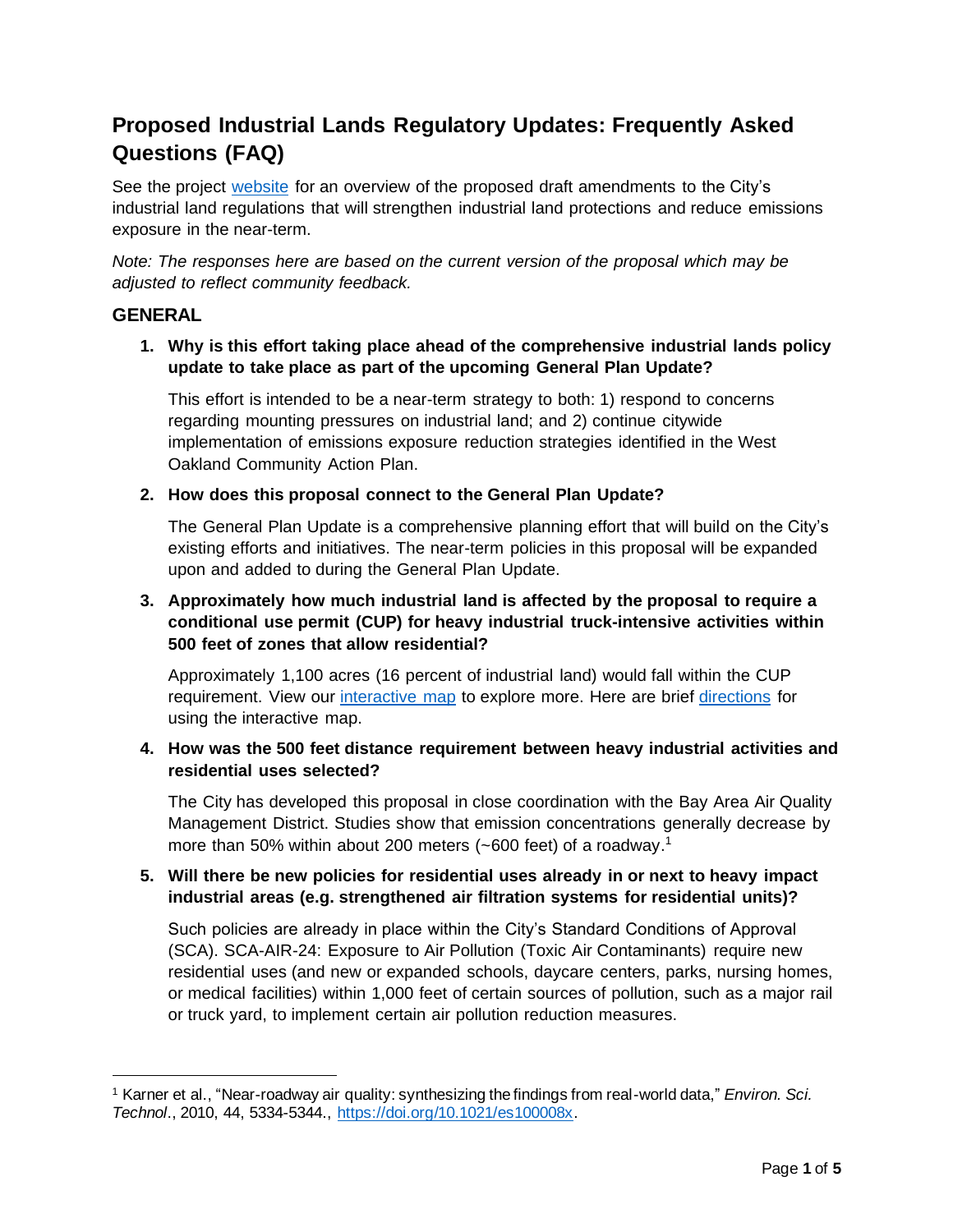Some examples of health risk reduction measures for project applicants to include in their project include:

- Installation of air filter devices rated MERV-13 (MERV-16 for projects located in the West Oakland Specific Plan) or higher, with an ongoing maintenance plan for HVAC air filtration system.
- Planting trees and/or vegetation between sensitive receptors and pollution source, if feasible.
- The project must be designed to locate sensitive receptors as far away as feasible from the source(s) of air pollution. Operable windows, balconies, and building air intakes shall be located as far away from these sources as feasible. If near a distribution center, residents must be located as far away as feasible from a loading dock or where trucks concentrate to deliver goods.

For the full detail of the SCAs, please click [here.](https://cao-94612.s3.amazonaws.com/documents/Standard-Conditions-of-Approval-December-2020.pdf)

The West Oakland Specific Plan includes a Supplemental SCA-AIR-24: Exposure to Air Pollution (Toxic Air Contaminants) that requires additional air quality best management practices for "future discretionary development projects that would place new sensitive receptors in areas subject to cancer risks and exposure to diesel PM concentrations that exceed applicable thresholds." See the [West Oakland Specific Plan Standard Conditions](https://oaklandca.s3.us-west-1.amazonaws.com/oakca1/groups/ceda/documents/report/oak049138.pdf)  [of Approval/Mitigation Monitoring and Reporting Program \(SCAMMRP\)](https://oaklandca.s3.us-west-1.amazonaws.com/oakca1/groups/ceda/documents/report/oak049138.pdf) for more detail.

Other Specific Plans, such as the Coliseum, Downtown Oakland, and Central Estuary Specific Plans, also refer to SCA-AIR-24: Exposure to Air Pollution (Toxic Air Contaminants) for mitigating air quality impacts of new development.

# **6. Will the near-term industrial lands update include additional restrictions on residential uses within 500 feet of industrial uses (beyond the Standard Conditions of Approval – see FAQ 5 above)?**

As part of the General Plan comprehensive industrial lands update, further restrictions on new residential development near existing industrial uses will be explored, which could include disclosure statements (to mitigate potential conflicts between industrial and non-industrial users in which future residents acknowledge the presence of noise, glare, fumes, truck operations, etc.) which would be recorded as a covenant when new buildings are developed, or existing buildings are rehabbed.

# **7. How does the proposed Port Prime Lands Overlay relate to the Howard Terminal project?**

The Port of Oakland has signed an exclusive negotiating agreement with the Oakland A's to consider the use of the Howard Terminal property for non-industrial purposes, so the Howard Terminal property is not included in the proposed Port Prime Lands Overlay. This near-term update does not change the General Plan nor zoning designation for the Howard Terminal site. For more information about the Howard Terminal project, see the Port's [FAQ.](https://www.portofoakland.com/howard-terminal/faqs/)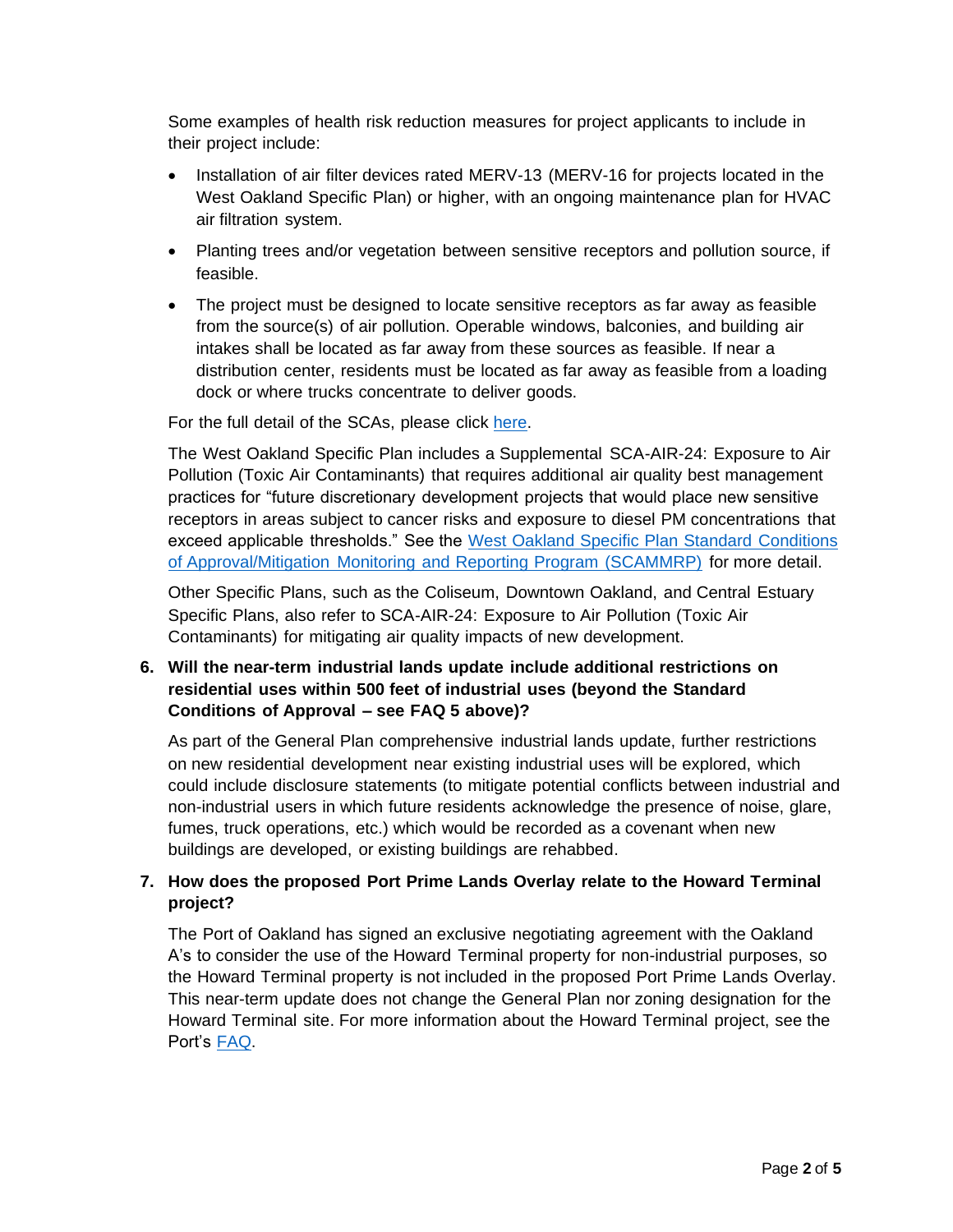## **CONDITIONAL USE PERMIT SPECIFICS**<sup>2</sup>

#### **8. When does the CUP apply?**

The proposed Conditional Use Permit (CUP) requirement would only apply to new heavy-impact truck-intensive industrial businesses within 500-feet of zones that permit residential uses. The uses are: General Manufacturing; Heavy/High Impact Manufacturing; Construction Operations; General Warehousing, Storage and Distribution; Container Storage; Regional Freight Transportation - Rail Yards; Trucking and Truck-Related; and Recycling and Waste-Related Activities.

#### **9. Does the CUP apply to existing businesses?**

Existing truck-intensive businesses that are within 500 feet of zones that permit residential uses and do not have a CUP can continue their pre-existing operation and can maintain their business but would be treated as a legal nonconforming activity. No substitution or change in activity or alteration to the facility could occur unless otherwise specifically authorized. The Oakland Planning Code, Chapter 17.114, provides more detail on allowed modifications for nonconforming existing activities. An existing business that intends to seek modifications to their existing property may trigger the need for a CUP.

# **10. If an existing business wants to expand, but its warehouses and loading docks are already built, how can it meet the CUP criteria around site design (such as location of loading docks and vents away from nearby residential uses)?**

The business will need to identify the actions it will take to reduce impacts (such as using electric trucks, or special filters on vents or other innovations that will reduce emissions). The City invites existing businesses that desire to expand or modify operations to work closely with the City and Bay Area Air Quality Management District to implement effective renovations and solutions that meet the CUP criteria.

#### **11. Will businesses with all electric fleets be subject to the CUP requirement?**

Yes. While electric vehicles are a great part of a mitigation strategy, criteria within the CUP are intended to look holistically at site design and operation in order to mitigate negative impacts to adjacent residential uses.

#### **12. Does the requirement for a CUP apply to a change of ownership?**

A legal nonconforming activity has the right to continue its existing operation but cannot replace an existing activity with a new activity or change the nature of its existing activity. A legal nonconforming activity can undergo a change of ownership, tenancy, or management so long as the previous line of business is substantially unchanged and has operated continuously. However, if the heavy-impact truck-intensive business is voluntarily closed for any period of time, whether by a new or existing owner, the property will lose its legal non-conforming status an d would need to apply for a CUP as applicable.

<sup>2</sup> CUP proposal: require a CUP for heavy-impact industrial activities within 500 feet of residential uses.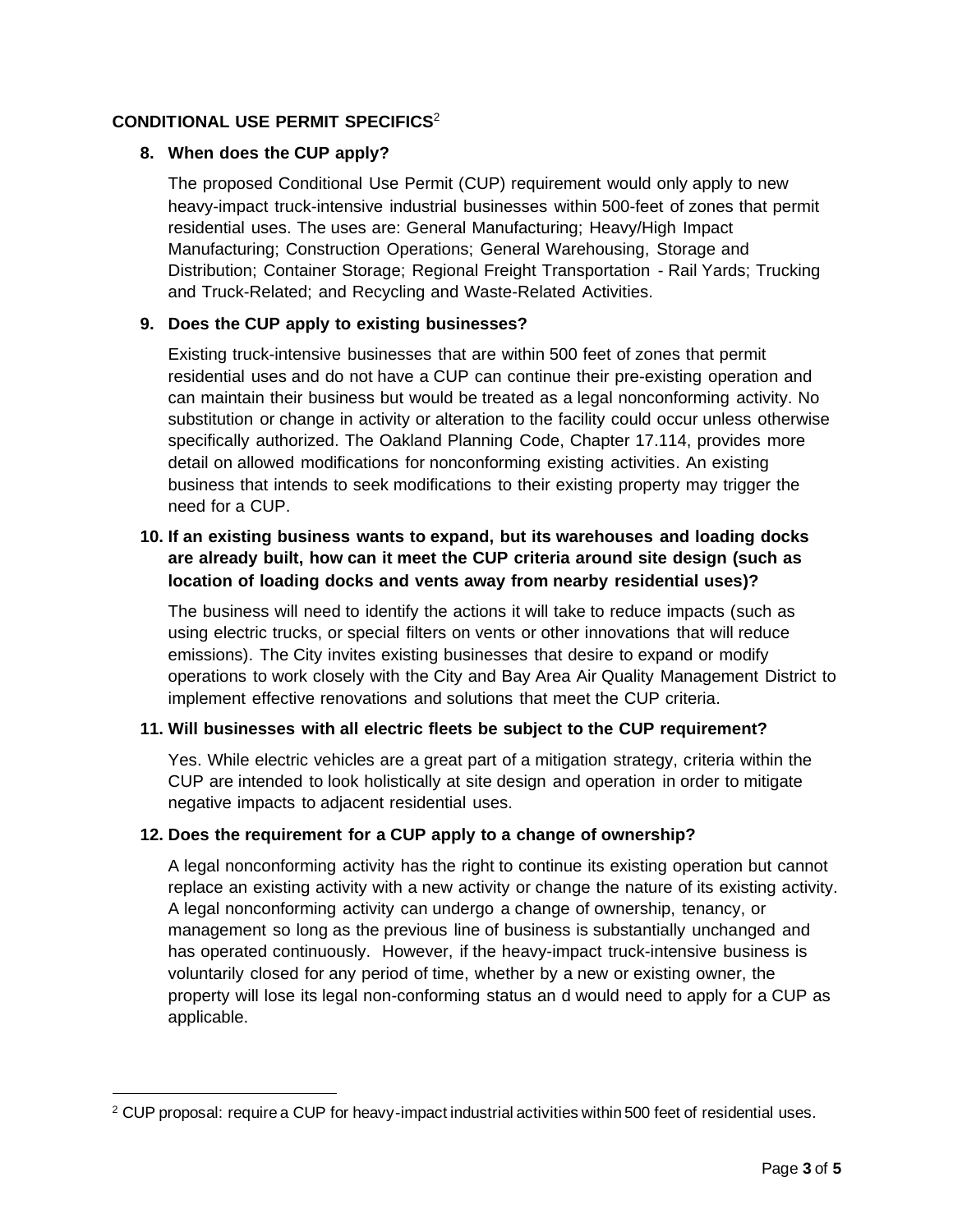# **GLOSSARY OF TERMS**

- "**Activity**" refers to the type of operation or function being performed by a business at a specific location. Types of activities – including residential, civic, commercial, and industrial activities  $-$  are defined under Planning Code Chapter 17.10").<sup>3</sup>
- "**Conditional Use Permit**" is the type of permit that may be issued for the accommodation of uses with special site or design requirements, operating characteristics, or potential adverse effects on surroundings, through review and, where necessary, the imposition of special conditions of approval.<sup>4</sup>
- "**Electric fleet**" Electrifying the medium/heavy-duty fleet reduces air pollutants, saves money on fuel and maintenance costs, and improves community health. Alameda county has among the highest volumes of commercial truck traffic in California.<sup>5</sup>
- "**Discretionary Action**" means an action which requires the exercise of judgment or deliberation when the decision-making body decides to approve or disapprove a particular activity, as distinguished from situations where the decision-making body merely has to determine whether there has been conformity with applicable statutes, ordinances, or regulations. See Section 17.158.190 for discretionary actions typically processed by the city.<sup>6</sup>
- "**Facility**" means a structure or open area (i.e., where an "activity" occurs).<sup>7</sup>
- "**Non-conforming Activity**" means an activity which, under the zoning regulations, is not itself a permitted activity where it is located or does not conform to requirements applying to activities.<sup>8</sup>
- "**Standard Conditions of Approval**" The City of Oakland has developed Standard Conditions of Approval (SCAs) which are development standards to reduce one or more harmful environmental effects (examples of uniformly applied standards include noise regulations, dust control, stormwater run-off, etc.). These standards help to achieve consistency between projects with similar characteristics that adhere to the site's zoning or community plan designation. SCAs streamline development review.<sup>9</sup>
- "**Sensitive Receptors**" include children, older adults, individuals with respiratory illnesses, and others who are at a heightened risk of negative health outcomes due to exposure to air pollution. The locations where there are likely to be a significant number of sensitive receptors are sensitive receptor locations, which may include hospitals, schools, daycare facilities, elderly housing and convalescent facilities.<sup>10</sup>

<sup>3</sup> [Oakland Planning Code,](https://cao-94612.s3.amazonaws.com/documents/Planning-Code-after-7-28-20-RV-Parking_Living-Amendments.pdf) Chapter 17.09.

<sup>4</sup> [Oakland Planning Code,](https://cao-94612.s3.amazonaws.com/documents/Planning-Code-after-7-28-20-RV-Parking_Living-Amendments.pdf) Chapter 17.134.010.

<sup>5</sup> East Bay Community Energy, "Business Programs Switch Fleets to Electric and Save," [Web.](https://ebce.org/drive-electric-business/)

<sup>6</sup> [Oakland Planning Code,](https://cao-94612.s3.amazonaws.com/documents/Planning-Code-after-7-28-20-RV-Parking_Living-Amendments.pdf) Section 17.158.090.

<sup>7</sup> [Oakland Planning Code,](https://cao-94612.s3.amazonaws.com/documents/Planning-Code-after-7-28-20-RV-Parking_Living-Amendments.pdf) Chapter 17.09.

<sup>8</sup> [Oakland Planning Code,](https://cao-94612.s3.amazonaws.com/documents/Planning-Code-after-7-28-20-RV-Parking_Living-Amendments.pdf) Section 17.114.020.

<sup>&</sup>lt;sup>9</sup> City of Oakland, [Standard Conditions of Approval.](https://cao-94612.s3.amazonaws.com/documents/Standard-Conditions-of-Approval-December-2020.pdf)

<sup>10</sup> California Air Resources Board, "Sensitive Receptor Assessment," [Web.](https://ww2.arb.ca.gov/capp-resource-center/community-assessment/sensitive-receptor-assessment)